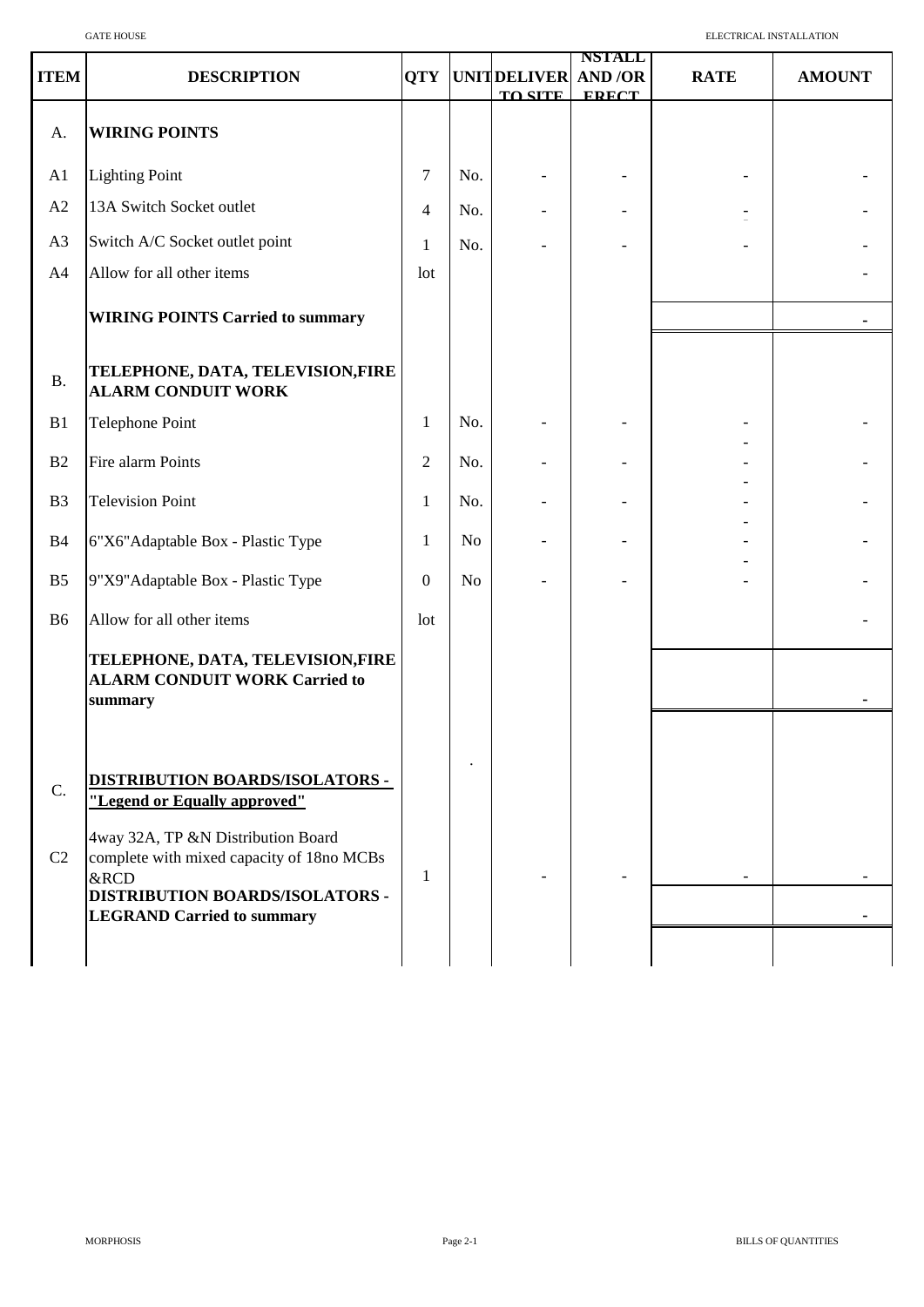| <b>ITEM</b>    | <b>DESCRIPTION</b>                                                                                                                                                                  | QTY            |     | <b>UNIT DELIVER</b><br><b>TO SITE</b> | <b>NSTALL</b><br><b>AND/OR</b><br><b>FRECT</b> | <b>RATE</b> | <b>AMOUNT</b> |
|----------------|-------------------------------------------------------------------------------------------------------------------------------------------------------------------------------------|----------------|-----|---------------------------------------|------------------------------------------------|-------------|---------------|
| D.             | <b>WIRING ACCESSORIES</b>                                                                                                                                                           |                |     |                                       |                                                |             |               |
| D1             | 13A Switch Socket Outlet Twin on RAW                                                                                                                                                | 3              | No. |                                       |                                                |             |               |
| D2             | 15A AC Switch Socket Outlet                                                                                                                                                         | 1              | No. |                                       |                                                |             |               |
| D <sub>3</sub> | Switch 10A, 1 gang, 1 way                                                                                                                                                           | $\overline{2}$ | No. | $\overline{\phantom{a}}$              |                                                |             |               |
| D <sub>4</sub> | 20A DP switch with neon indicator                                                                                                                                                   | 1              | No. | $\overline{\phantom{a}}$              |                                                |             |               |
| D <sub>5</sub> | Switch 10A, 3 gang, 1way                                                                                                                                                            | $\overline{0}$ | No. | $\overline{a}$                        |                                                |             |               |
| D <sub>6</sub> | All other items                                                                                                                                                                     |                | Lot |                                       |                                                |             |               |
|                | <b>WIRING ACCESSORIES Carried to</b><br>summary                                                                                                                                     |                |     |                                       |                                                |             |               |
| ${\bf E}$      | <b>LIGHTING FITTINGS</b>                                                                                                                                                            |                |     |                                       |                                                |             |               |
|                | Supply, install and test, commissioning lighting<br>fittings complete with lamps and all items<br>necessary for a complete installation and as<br>recommended by the manufacturers: |                |     |                                       |                                                |             |               |
| E1             | 9W LED Spotlight downlighter                                                                                                                                                        |                |     |                                       |                                                |             |               |
|                | Make Type:                                                                                                                                                                          | 3              | No. |                                       |                                                |             |               |
| E2             | 8w single sided 3hr emergency light complete<br>with lamp and exit sign<br>Make Type:                                                                                               | 1              | No. |                                       |                                                |             |               |
| E <sub>3</sub> | 26w recessed compact LED fitting<br>Make Type : Cooper Lighting                                                                                                                     |                | No. |                                       |                                                |             |               |
| E4             | 3C x 1.5mm2 flexible cable for light fittings                                                                                                                                       |                |     |                                       |                                                |             |               |
|                | Make: Coleman cable                                                                                                                                                                 | 50             | m   |                                       |                                                |             |               |
|                | <b>LIGHTING FITTINGS carried to summary</b>                                                                                                                                         |                |     |                                       |                                                |             |               |